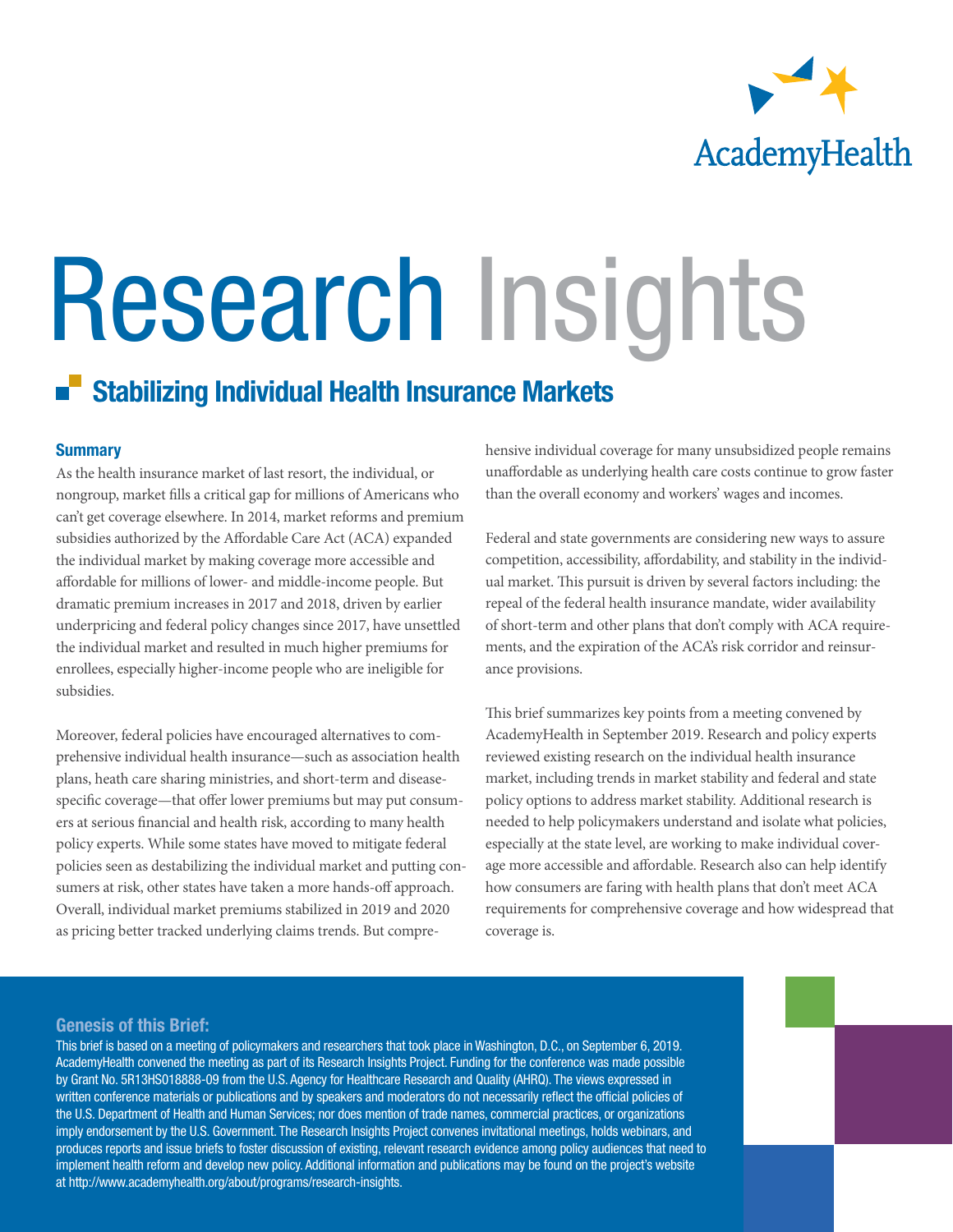#### **Overview**

The vast majority of Americans either get private health coverage from an employer or public coverage through Medicare, Medicaid, or other sources like military coverage. For a small segment of Americans—less than 5 percent—who can't get covered elsewhere, the individual health insurance market is their only option. Before enactment of the ACA market reforms and premium subsidies in 2014, an estimated 10.6 million people bought individual health coverage in 2013.<sup>1</sup> At that time, insurers in most states could price policies based on people's health status; exclude coverage of preexisting conditions; cover or exclude certain services or benefits; and deny coverage outright. The result: Many people were either denied coverage, obtained less-than-comprehensive coverage or were priced out of the market.

A major ACA goal was to stabilize the individual health insurance market through federal reforms and premium subsidies aimed at making individual coverage more standard, accessible, and affordable. Key ACA market reforms included:

- requiring most people—healthy and sick and younger and older—to have health insurance;
- abolishing coverage exclusions for pre-existing conditions and requiring guaranteed issue;
- establishing standardized essential health benefits that must be covered by ACA-compliant health plans;
- setting plan actuarial values, or the percentage of total average costs for covered benefits that a plan will pay, based on metal tiers—bronze (60%), silver (70%), gold (80%), and platinum (90%);
- establishing medical loss ratios, or the share of premiums that must go to medical care and quality improvement, at 80 percent;
- requiring modified community rating of premiums, adjusted for an individual's geographic location, age, and use of tobacco; and
- creating state-based or federally run health insurance marketplaces, along with outreach and navigators, to help consumers shop for coverage.

Along with these new federal rules of the road, the ACA provided premium subsidies through tax credits to eligible people with incomes from 100 percent to 400 percent of the federal poverty level, or incomes ranging from \$29,435 to \$85,332 for a family of three in 2019.2 The ACA also provided cost-sharing reductions (CSRs) that increased the actuarial value of health plans by reducing deductibles and other out-of-pocket spending for people with incomes up to 250 percent of poverty.

In 2014, the first year the new ACA market rules and premium subsidies were in place, individual market enrollment jumped to 15.5 million people—an increase of nearly 5 million people from 2013. In 2015, enrollment peaked at 17.4 million before dropping slightly in 2016 to about 17 million people. Sharp premium increases and other factors drove relatively large enrollment drops in 2017 to 15.2 million and then 13.8 million in 2018.<sup>3</sup>

In September 2019, AcademyHealth's Research Insights project convened a meeting of leading academic researchers and policy experts to discuss the current state of research on the individual health insurance market. The goal of the meeting was to review recent trends in individual health insurance market stability and identify the effects of a range of federal and state policies intended to strengthen the individual market's infrastructure. This brief summarizes the September meeting. Because the session was off the record, the brief conveys the general content of the meeting without attributing specific comments to particular participants. The discussion was informed by existing research though neither the discussion nor this brief incorporates a systematic review of the literature on the individual insurance market. A bibliography of relevant, current literature is included at the end of the brief.

#### ACA Provisions to Stabilize the Individual Market

The main purpose of health insurance is to spread the financial risk of an individual's medical care across a large group—or risk pool of both healthy and sick people. If only sick people buy coverage, then a phenomenon known as **adverse selection** occurs, which left unchecked can lead to a so-called death spiral of higher and higher premiums that ultimately drive people from the market.<sup>4</sup> A related concern is **risk selection**, which occurs when insurers try to avoid enrolling sicker people who are likely to need more costly care. Additionally, in the early years of market reform, as many previously uninsured people gained coverage, insurers faced a great deal of uncertainty about how to price coverage, which led to premium volatility until they gained claims experience to guide more accurate pricing.

Discussions about ACA provisions aimed at stabilizing the individual insurance market and decreasing volatility focused on mechanisms to address both adverse selection and risk selection. The provisions designed primarily to prevent adverse selection included a tax penalty for most people without health insurance to encourage healthy people to enter the market. At the same time, to make coverage more affordable for lower- and middle-income people, the law subsidized premium costs through tax credits tied to income and premium levels and authorized CSR payments to health plans covering lower-income people.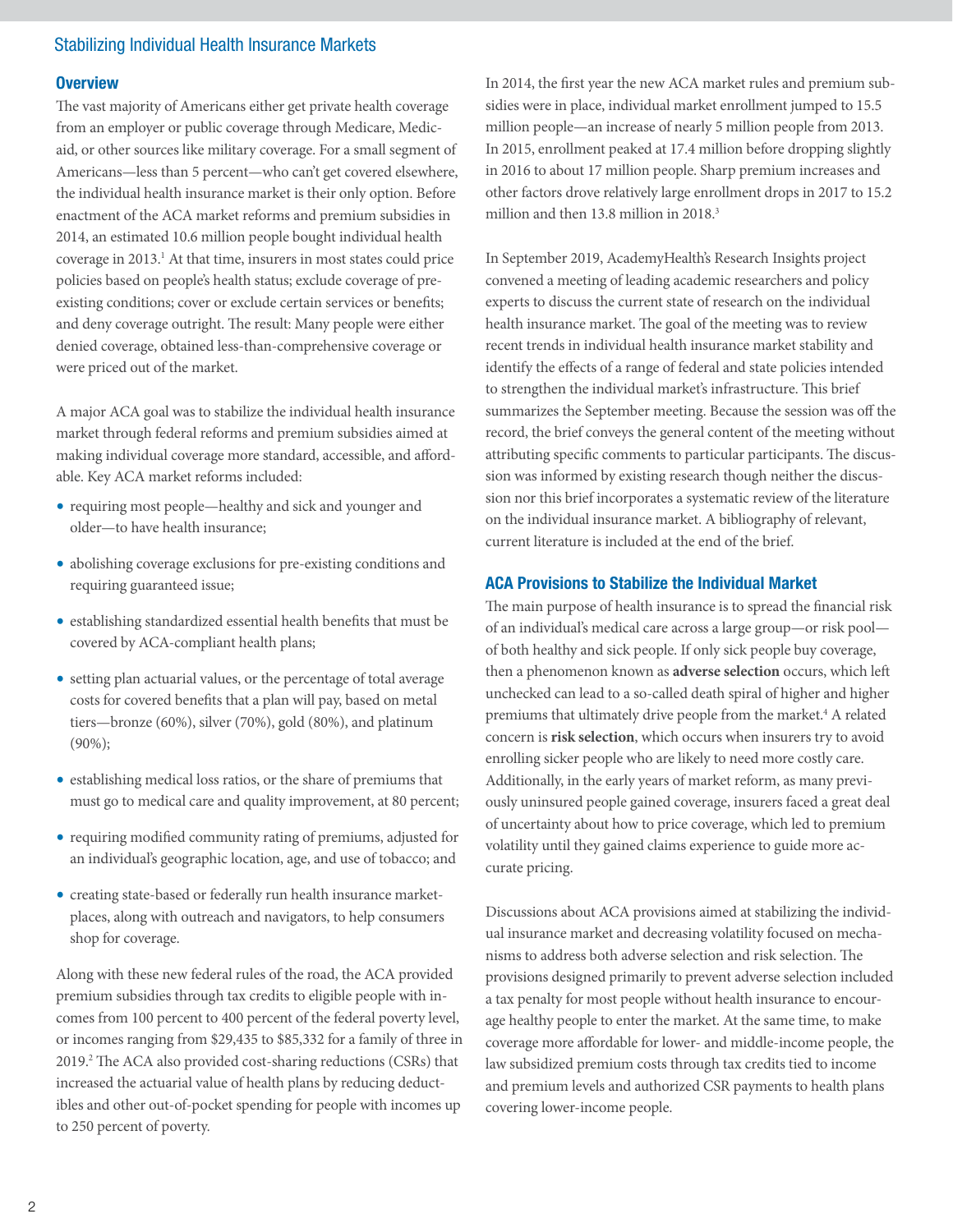The law also created the health insurance marketplace and navigator programs to actively market individual coverage and help consumers shop for coverage. Standardized benefits and reforms limiting alternative forms of individual coverage also were instituted to keep everyone, healthy and sick, in the same market and risk pools. Lastly, the ACA allowed states to expand their Medicaid programs, which has the effect of pulling low-income people who often have higher medical costs and can't afford private insurance out of the individual market.<sup>5</sup>

To minimize incentives for insurers to engage in risk selection and counter adverse selection, the ACA included the so-called three R's of risk adjustment, reinsurance, and risk corridors. The risk adjustment program redistributes funds from health plans with lower-risk enrollees to plans with higher-risk enrollees—in other words, the provision requires insurers to share the cost of high cost-enrollees. The temporary reinsurance program, which ran from 2014-2016, required the federal government to share the risk of high-cost enrollees with insurers by providing payments to plans once an enrollee's costs exceeded a certain threshold. Similarly, the temporary risk corridor program, which was in place from 2014-2016, limited health plan losses and gains beyond an allowable range to give insurers security to offer a new product knowing that their losses would be backstopped.<sup>6</sup>

#### Unraveling of Major ACA Stabilization Provisions

Given the lack of bipartisan support for the ACA's passage in 2010, the law has been subject to significant political uncertainty, including multiple efforts to repeal the law and numerous court challenges. Even before revamped individual insurance markets launched in 2014, the U.S. Supreme Court ruled in 2012 that the Medicaid expansion was voluntary for states. As of November 2019, 37 states and the District of Columbia had expanded Medicaid, while 14 states had not.<sup>7</sup> In non-expansion states, instead of getting Medicaid coverage, eligible working-age people without children and incomes ranging from 100-138 percent of poverty are eligible for subsidized coverage in the marketplaces, while those with incomes below 100 percent of poverty are ineligible for subsidies and are therefore likely to remain uninsured.

Leading up to open enrollment for 2018 marketplace coverage, the Trump administration in 2017 took a number of steps to weaken the ACA market reforms, including cutting funding for navigators to assist consumers with shopping for coverage and eliminating CSR payments to insurers. Despite the presidential ban, federal law required insurers to continue providing CSRs to people with incomes at or below 250 percent of the poverty level who bought silver plans in the marketplaces. In most states, regulators allowed insurers receive compensation for the CSRs they were obligated to offer lower income enrollees, known as silver loading, which

increased premiums for silver-level marketplace plans to make up for the loss of federal CSR payments.<sup>8,9</sup>

Additionally, in December 2017, Congress passed the Tax Cuts and Jobs Act, which eliminated the individual mandate penalty, effective January 1, 2019. Then, in 2018, the administration finalized rules designed to encourage alternatives to comprehensive individual health insurance, including exempting association health plans from providing essential health benefits and prohibitions against charging higher premiums based on gender and occupation, as well as allowing short-term, limited-duration insurance (STLDI) plans exempt from the ACA's pre-existing condition and essential health benefit requirements to last to up to a year, instead of three months, and be renewed for up to three years. More recently, the administration finalized a rule allowing employers to use health reimbursement arrangements (HRAs) to fund premiums for their employees in the individual market. While the impact on the individual market is uncertain, some fear that employers with sicker and older workers will be more likely to adopt the new HRAs, leading to adverse selection and higher premiums across individual insurance markets.

#### Individual Market Stable but Increasingly Segmented and Unaffordable

Discussion about whether the individual insurance market is stable centered on three traditional definitions of market stability:

- An insurance market is stable if it tends toward equilibrium with both insurers offering coverage and consumers willing to buy coverage.
- An insurance market is stable if modest shocks do not cause large swings in market outcomes.
- An insurance market is stable if market outcomes change little over time.

Despite high premium increases in 2017 and 2018 and lots of policy twists and turns, insurers are now profitable and premium trends declined slightly in 2020. So, by any of the three definitions of stability, the individual market is stable. However, as one participant said there is "a lot not to like about this stable equilibrium" in terms of affordability, low enrollment levels, the fiscal cost of the subsidies, and limited plan choice.

Moreover, evidence also points to a fair amount of local market volatility related to a number of factors, including whether or not states expanded Medicaid, population characteristics, and the number of insurers participating in the marketplaces in specific geographic areas. All of these factors can affect plan affordability and plan choices, especially in rural versus urban rating areas and between subsidized and unsubsidized enrollees.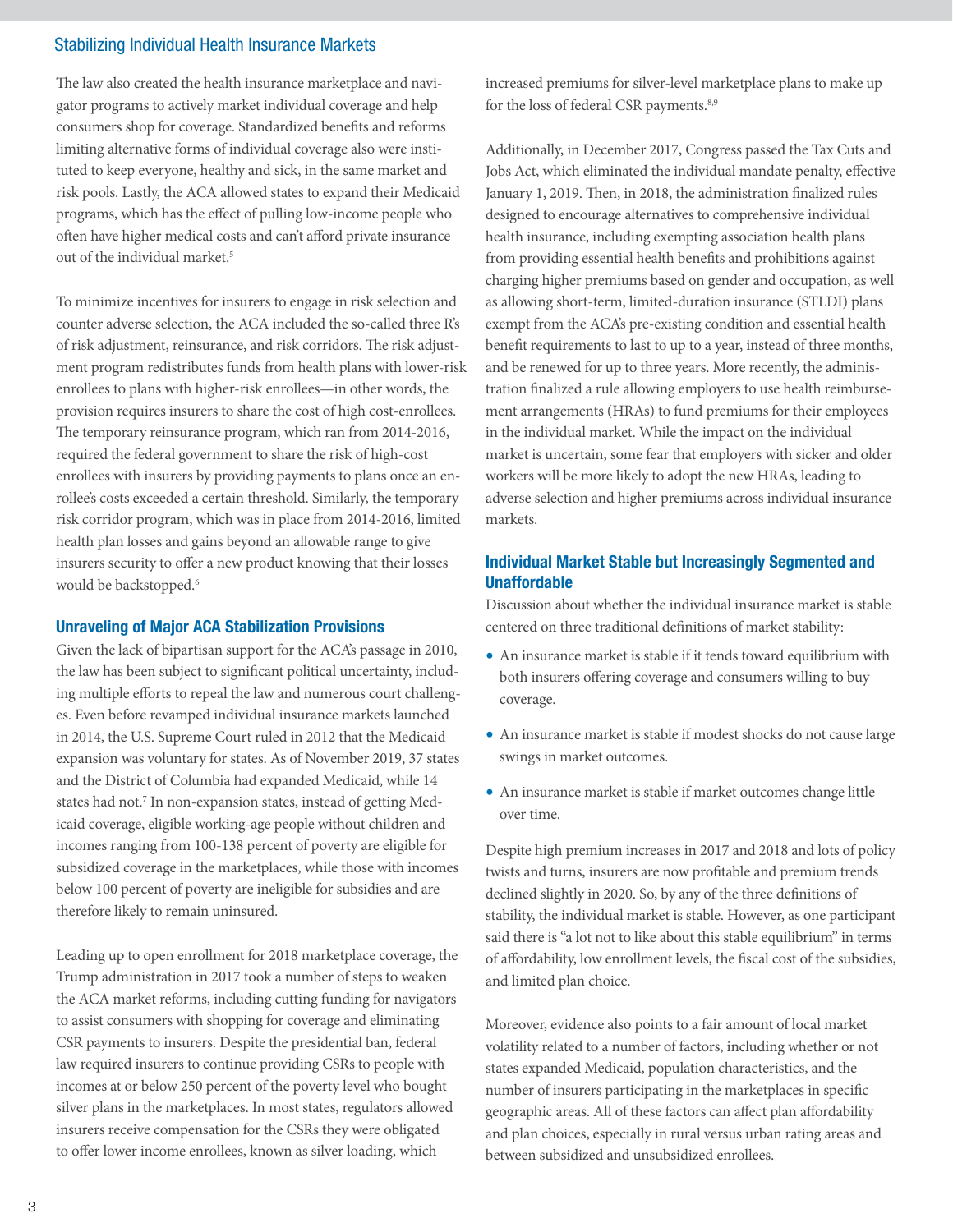Overall, research shows local individual insurance markets are fairly concentrated, and while they may be stable, they aren't very competitive. Premium levels are inversely related to the number of insurers in a market. Similarly, premium spreads—the difference in monthly premiums between the lowest cost plan and the benchmark silver plan—are inversely related to competition. So, in markets with monopolies, premium spreads are larger.

The individual market also is increasingly segmented—both in terms of subsidized and unsubsidized enrollees in ACA-compliant marketplace plans and enrollment in ACA-compliant and noncompliant health plans outside of the marketplaces. More is known about what's going on in the marketplaces, where about 30 percent of enrollment is unsubsidized. All signs point to unsubsidized people "peeling off" from ACA-compliant marketplace plans as premiums continue to rise, according to a participant.

Ironically for the Trump administration, the elimination of CSR payments made coverage more affordable for lower-income people because their subsidies increased as premiums increased when states allowed insurers to load cost sharing expenses into the benchmark silver plan in the marketplaces. However, unsubsidized people had to shoulder the full cost of higher premiums resulting from silver loading. As one participant said, "Plans silver loaded where they could, and plan affordability improved the most for the subsidized groups, but those who are unsubsidized, particularly in rural markets, fared the worst," although there was considerable variation due to state and local market conditions.<sup>10</sup>

# Proliferation of 'Sketchy' Coverage Complicates Market **Understanding**

In recent years, increased availability of data through the federal and state marketplaces has been a boon to researchers trying to better understand the dynamics of the individual insurance market. However, the proliferation of non-ACA-compliant insurance and other arrangements that in some cases escape regulatory scrutiny has added a new level of complexity to monitoring the individual market.

As one participant said, "Every week there's some new product that comes on the market that looks sketchy." In states, where regulators aggressively work to protect consumers from fraudulent schemes, another participant observed that trying to keep up with questionable new products entering the market is like playing "whack-a-mole."

Participants discussed possible ways to gather information about the non-compliant market, including surveys of consumers, but questioned whether consumers would know exactly what kind of coverage they have given the plethora of arrangements being offered. Arrangements such as health sharing ministries and direct payment for primary care, which do not qualify as insurance, also can fly under the regulatory radar. In the case of STLDI plans, which are regulated as insurance, the National Association of Insurance Commissioners will soon be asking states to assist with collecting data about offerings, which should help illuminate what's going on with those products for regulators, but the data will not be made publicly available.

#### Policy Levers to Increase Accessibility and Affordability

Following 24 percent and 37 percent average premium increases in 2017 and 2018, respectively, for the second lowest cost marketplace silver plan—also known as the benchmark silver plan—average premiums in 2019 decreased about 1 percent, according to a presenter. Going forward, premium trends likely will more closely track changes in underlying health care cost trends. While the more stable premium environment is good news, underlying national health care spending is projected to grow about 5.5 percent annually through 2027, outpacing average projected growth in gross domestic product (GDP) by 0.8 percentage point, according to the federal government.<sup>11</sup> Moving forward, there are a range of federal and state policy approaches that could strengthen individual insurance markets across the country by bolstering both accessibility and affordability of health plans offered in the marketplaces, as well as monitoring of coverage offered outside the marketplaces.

#### Federal Policy Interventions to Increase Marketplace Enrollment

RAND Health has modeled a number of policy proposals designed to increase enrollment in the individual market, which were shared at the meeting and range from targeted increases in premium subsidies for young adults to extending eligibility for premium subsides to higher income people to reinstituting a federal reinsurance program.12 The policy bang for the buck depends on the specifics of each proposal. For example, a relatively modest \$50 monthly increase in subsidies for young adults aged 18 to 30 years old could increase enrollment in the individual market by an estimated 400,000 people, while extending subsidies to people with incomes above 400 percent of poverty could boost enrollment by an estimated 2 million people. Under a reinsurance program that would cover 100 percent of an enrollee's claims between \$45,000 and \$250,000, enrollment could increase by up to 3.2 million people. Exhibit 1 illustrates the estimated impact of different policy proposals, including increases in the total number of insured people, effects on individual market enrollment, and related changes in employer coverage.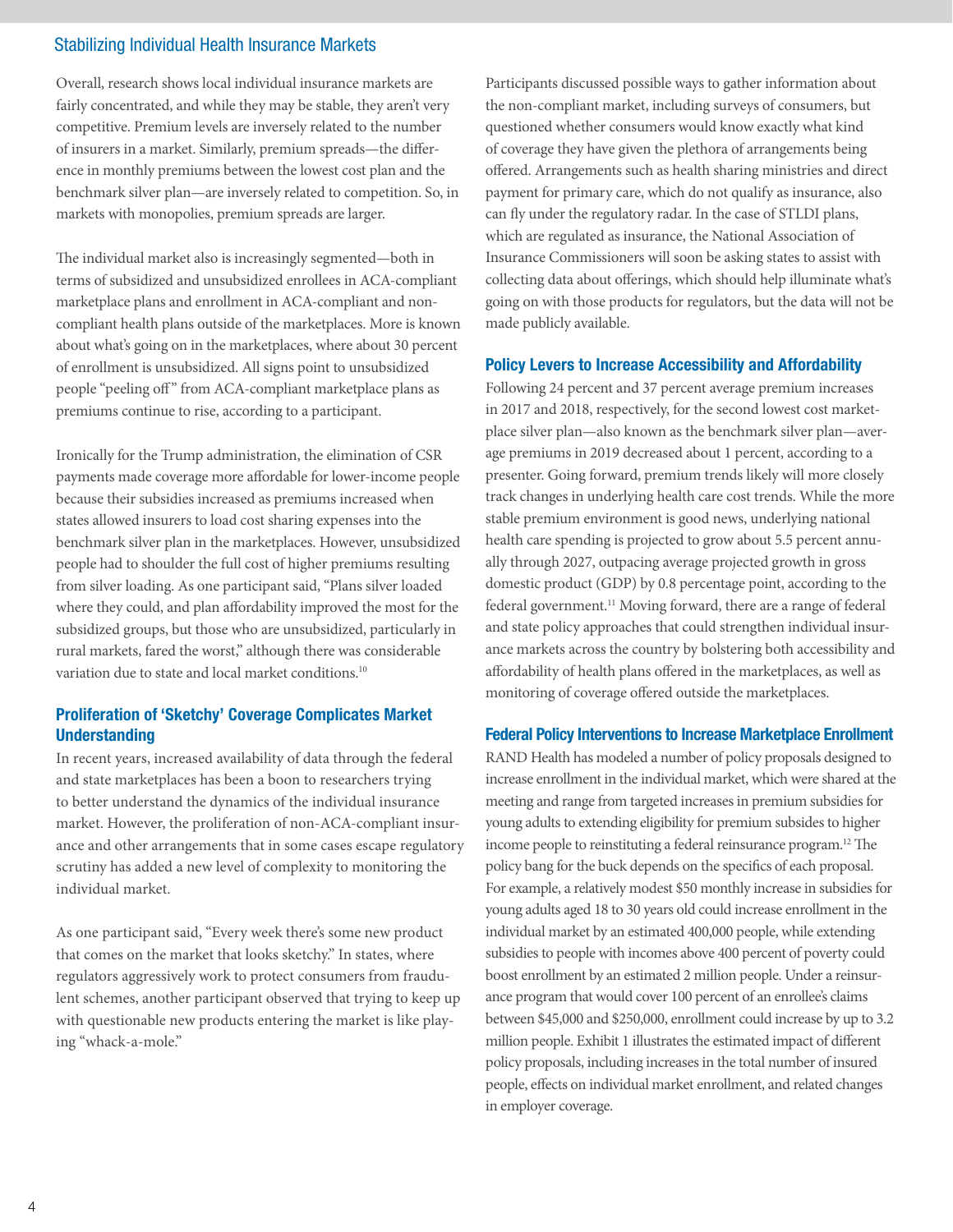#### Exhibit 1

# **Options Could Expand Individual Market** Enrollment by 400,000 to 3.2 million



# The RAND model also estimates how each policy proposal would affect premiums. For example, increasing premium subsides for currently eligible people would essentially have no effect on premiums for a 40-year-old nonsmoker, while the generous reinsurance proposal would decrease average premiums for bronze plans by 17.4 percent and average premiums for silver plans by 10.7 percent. Exhibit 2 shows the range of estimated premium changes related to each policy proposal.

#### Exhibit 2

# **Generous Reinsurance Could Reduce Bronze Premiums by Around 17 Percent**



Additionally, the RAND model incorporates two estimates of spending impact for each policy intervention: the net impact on the federal deficit and the cost to taxpayers. Under the various scenarios, the estimates for increasing premium subsidies result in both increased spending and concurrent deficit increases. However, because the reinsurance proposals would be funded by health plan fees, they would actually decrease the federal deficit, as shown in Exhibit 3.

#### Exhibit 3

# **Because They Are Funded by Health Plan Fees, Reinsurance Options Reduce the Deficit**



# State Policy Interventions to Increase Marketplace Enrollment

While about half the states and the District of Columbia have taken steps to mitigate federal policies seen as destabilizing the individual market, other states have taken a hands-off approach, according to Georgetown University's Center for Health Insurance Reforms (CHIR), which tracks state actions related to the individual market.

For example, the District of Columbia and a handful of states— California, Vermont, Massachusetts, Rhode Island, and New Jersey—require residents to maintain health coverage. Similarly, almost two dozen states have set higher standards for STLDI plans than required by federal regulation, while about a dozen prohibit non-compliant transitional health plans that predated the ACA and were "grandmothered" at the federal level. At the opposite end of the oversight spectrum, in three states—Iowa, Kansas, and Tennessee—health plans sold by the Farm Bureau are not considered health insurance under state law and are exempt from federal and state consumer protections applicable to the individual insurance market.

States also are experimenting with reinsurance programs; merging the small group and individual markets to create a larger and more diverse risk pool; so-called tying provisions that require insurers participating in markets for Medicaid and state employees to participate in the state's individual market; and providing additional premium and cost-sharing subsidies to lower-income people. In the case of California, people with incomes up to 600 percent of poverty will be eligible for state-funded subsidies in 2020.

Some states also are increasing marketing and outreach efforts, including paying navigators to help consumers shop for health plans, to help offset federal reductions. Several participants stressed the importance of marketing the availability of individual insurance to consumers, especially young adults, with one saying that "health